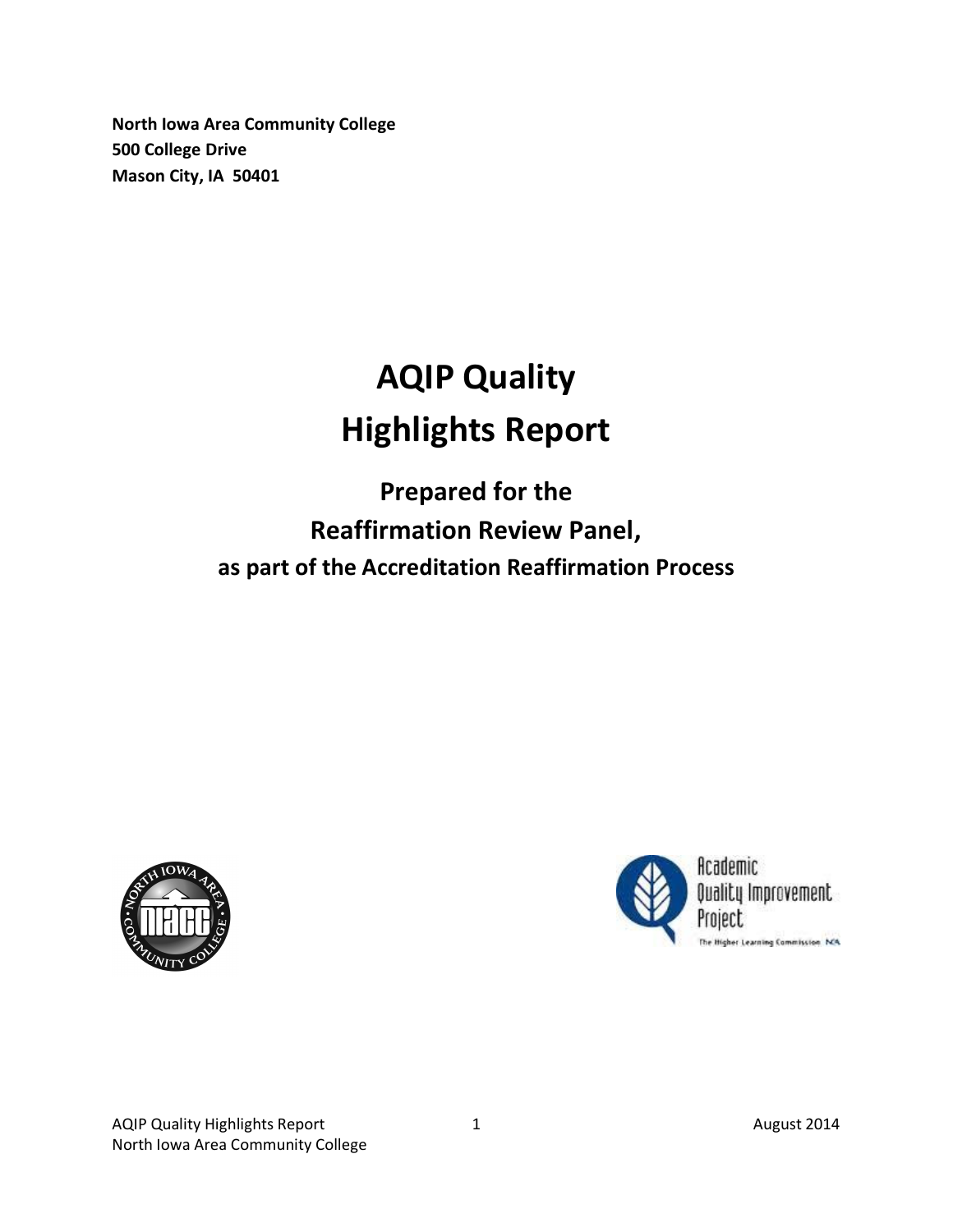## **Major Changes and Improvements**

North Iowa Area Community College (NIACC) submitted its first Systems Portfolio as an AQIP institution in July 2013 with receipt of the Systems Appraisal Report that following August. Due to the timing of NIACC's entry into AQIP, moving from a ten year accreditation cycle to a seven year cycle and to remain compliant with the Commission policy of comprehensive appraisal of at least every ten years of reaffirmation, the College held the Quality Checkup Visit September 18-19, 2013. The College was in receipt of the Quality Checkup Report in November 2013. Although this condensed AQIP cycle provided little time for NIACC to make use of all feedback, striking improvements have occurred along with developed plans for continued improvement.

The primary focus of our improvement efforts have been to the one remaining strategic issue identified by the Quality Checkup Visit Peer Review Team along with the six other AQIP considerations or concerns.

The remaining strategic issue of the Quality Checkup Visit Peer Review Team as stated in the Quality Checkup Report:

*Finding: It became clear during the checkup visit that there is a strong commitment to data collection. What appears to be lacking is a centralized place to aggregate these data in a way that would permit NIACC to make meaningful institutional comparison and decision. The institution might benefit from finding ways to roll these data into a single repository to provide the ability to evaluate institutional performance. The team believes that this remains a strategic issue for NIACC.*

Actions: NIACC has made a significant investment to improvement in this area which has resulted noteworthy progress to this strategic issue. As noted, the College has made a longstanding commitment to data collection and reporting. Since the Quality Checkup Visit, a series of dashboards have been created to capture point in time reports on: enrollment by credits and headcount, student enrollment status and classification, online credits and headcount, minority and international student headcount, fall to fall and fall to spring retention. This information is readily available to all faculty, staff and the NIACC Board of Directors on a newly created Research Data tab on the NIACC portal.

This new Research Data tab has been developed to reflect Institutional, Academic, and Student performance data and reports. The Institutional page includes information on AQIP, strategic planning, and benchmarking reports produced or developed with data supplied by the National Community College Benchmark Project, Integrated Postsecondary Education Data System, and the Iowa Department of Education. The Academic tab continues to be in development, but progressing at an ambitious pace to include classroom and program assessment. In the testing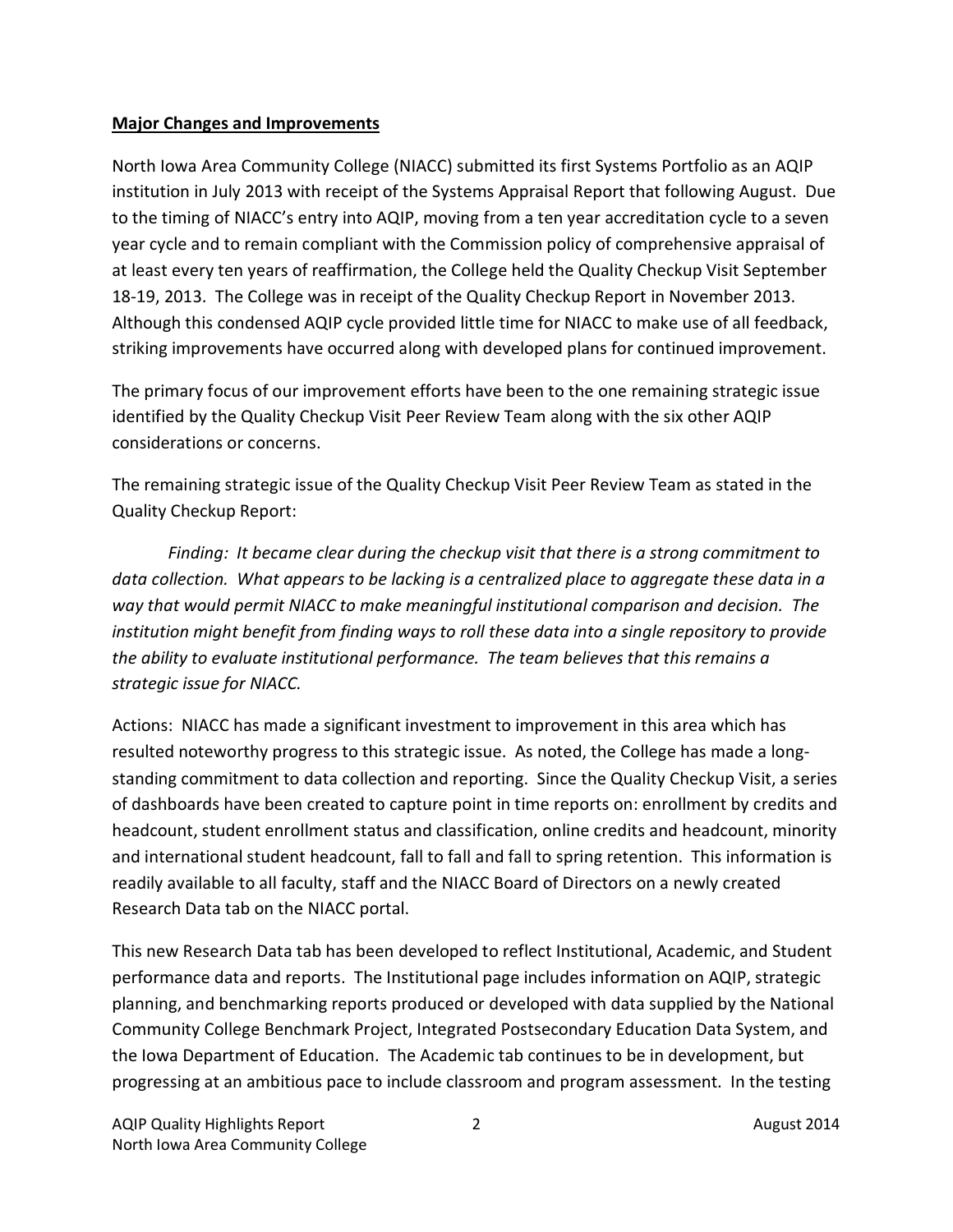phase to launch on the Academic tab are program and course enrollment, retention and completion data. It is expected to have the program and course enrollment with student success data available October 2014. The Student research tab includes the student profile report including historic enrollment reports by program, delivery type, and student classification as well as financial and admissions reports.

The development of the portal and this single data repository have permitted faculty, staff and NIACC Board of Director members to navigate seamlessly between reports and increase access to meaningful data.

NIACC has also been attentive to the six identified "other AQIP considerations or concerns." Those considerations as listed in the Quality Checkup Report and subsequent actions are identified below:

*1. Consideration: The team identified that NIACC does not require students to change their default password after the first login. NIACC may want to consider requiring every portal user to create a new password the first time s/he logs into the portal to increase security. This is especially important once NIACC begins to use a single sign-on system.*

Action: This concern has been remedied. With the start of the 2014-15 academic year all students will be required to change their default password after initial login and anytime thereafter.

*2.* Con*sideration: NIACC may want to automate the student complaint process to make it more student friendly. Students may feel uncomfortable voicing a complaint in person (and therefore not do so). NIACC should state what it has learned from student complaints and that it has integrated any relevant findings into a review and planning process.*

Action: The project to develop an automated complaint process is testing this week and expected to be initiated next week August 25, 2014 (first week of classes). A new web component will be developed and housed on the Student Constituency page allowing for student concerns and observations to be submitted electronically to the Vice President of Student Services.

*3. Consideration: NIACC may want to consider decreasing the amount of time (currently described as more than a semester and up to a year) to evaluate transcripts from institutions not accredited by a regional accrediting body. The lengthy processing time could result in students enrolling in a course at NIACC that may have already been completed at a transfer institution.*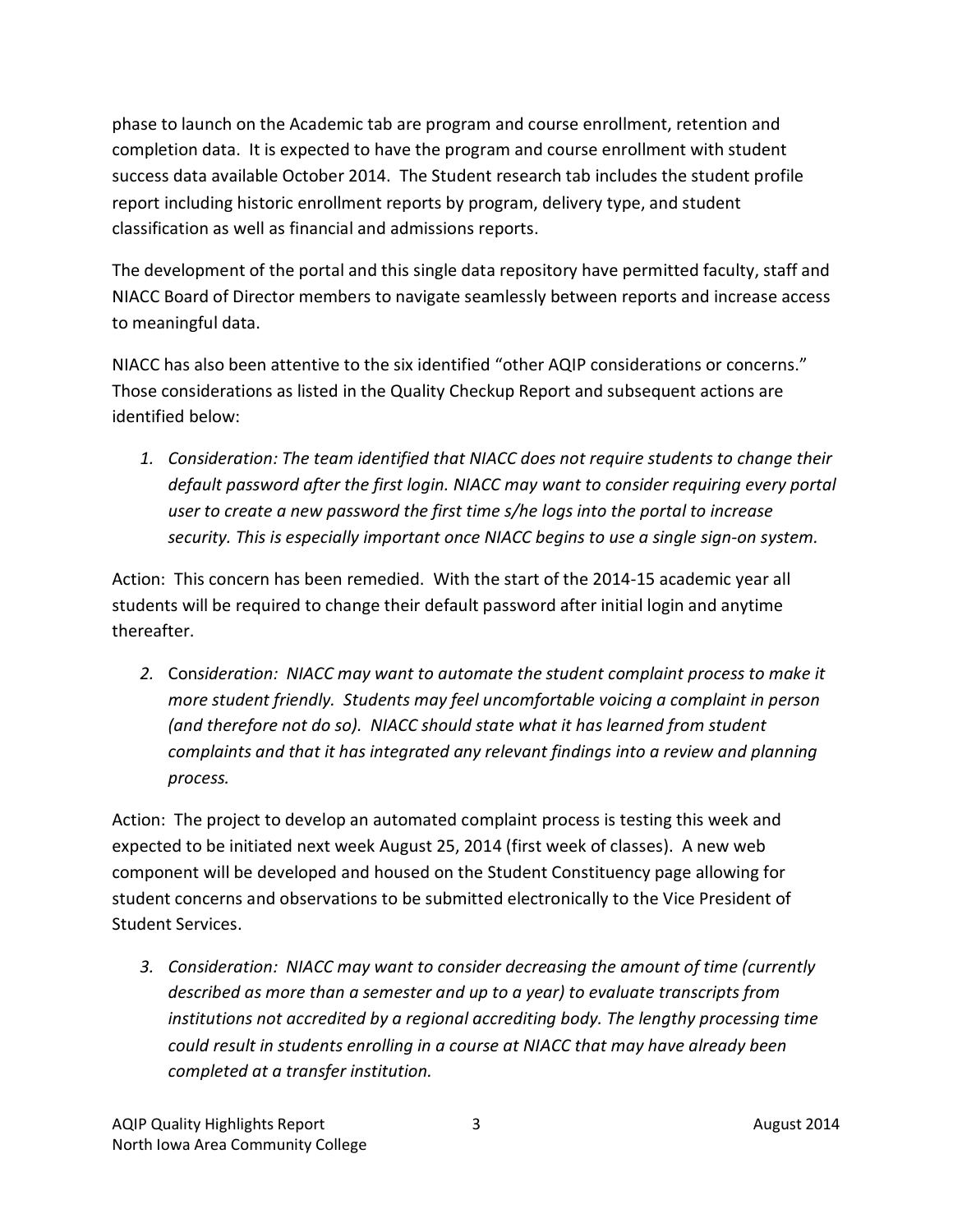Action: Since the Quality Checkup Visit Peer Review Team visit this concern has also been remedied. The majority of the time delays occurred with international transcript review. NIACC has now entered into an agreement with Educational Credential Evaluators, Inc. (<https://www.ece.org/>) to evaluate international transcripts. The processing time has been reduced to 1-12 business days.

*4. Consideration: The team noted that there is significant variability between syllabi from different courses, and students found this confusing. Students may benefit from a standardized syllabus format and template, or a content checklist.*

Action: This item of consideration became an Action Project for the College in December 2013. During spring 2014 Academic Affairs leaders and the faculty leaders of NIACC's Center for Excellence in Teaching and Learning identified common syllabi elements, created a checklist and developed a common syllabi template. All faculty members were provided an opportunity to participate in the process. Mandatory training on the new syllabi elements and template occurred in August 2014 just prior to the beginning of the Fall 2014 semester. Beginning Fall 2014 all full time faculty must, at minimum, ensure the required elements are included on their syllabi. All adjunct and qualified instructors who deliver concurrent enrollment classes in the high school setting will be expected to use the common syllabi template beginning spring 2015. Every faculty member is expected to submit their syllabi to their respective Division Chair at the beginning of each semester.

*5. Consideration: The team noted that data miners at NIACC worked at the departmental rather than institutional level. The institution might benefit from finding ways to roll these data into a single repository to provide the ability to evaluate institutional performance.*

Action: As noted above, a single data repository has been developed and housed on the NIACC portal allowing for all faculty, staff, and NIACC Board of Directors to access performance and achievement data.

6. *Consideration: Discussions with NIACC staff members highlighted that many processes are ad hoc. The team suggests that NIACC may benefit from an effort to formalize processes and systems in a way that might provide ways to evaluate performance at all levels of the institution.*

Action: Over the nine-month period since the receipt of the Quality Checkup Report a number of processes and systems have met with improvement. Worthy of mention is the Action Project devoted to measuring institutional performance. The goal of this Action Project is to formalize a process and system to aid the evaluation of institutional performance. Each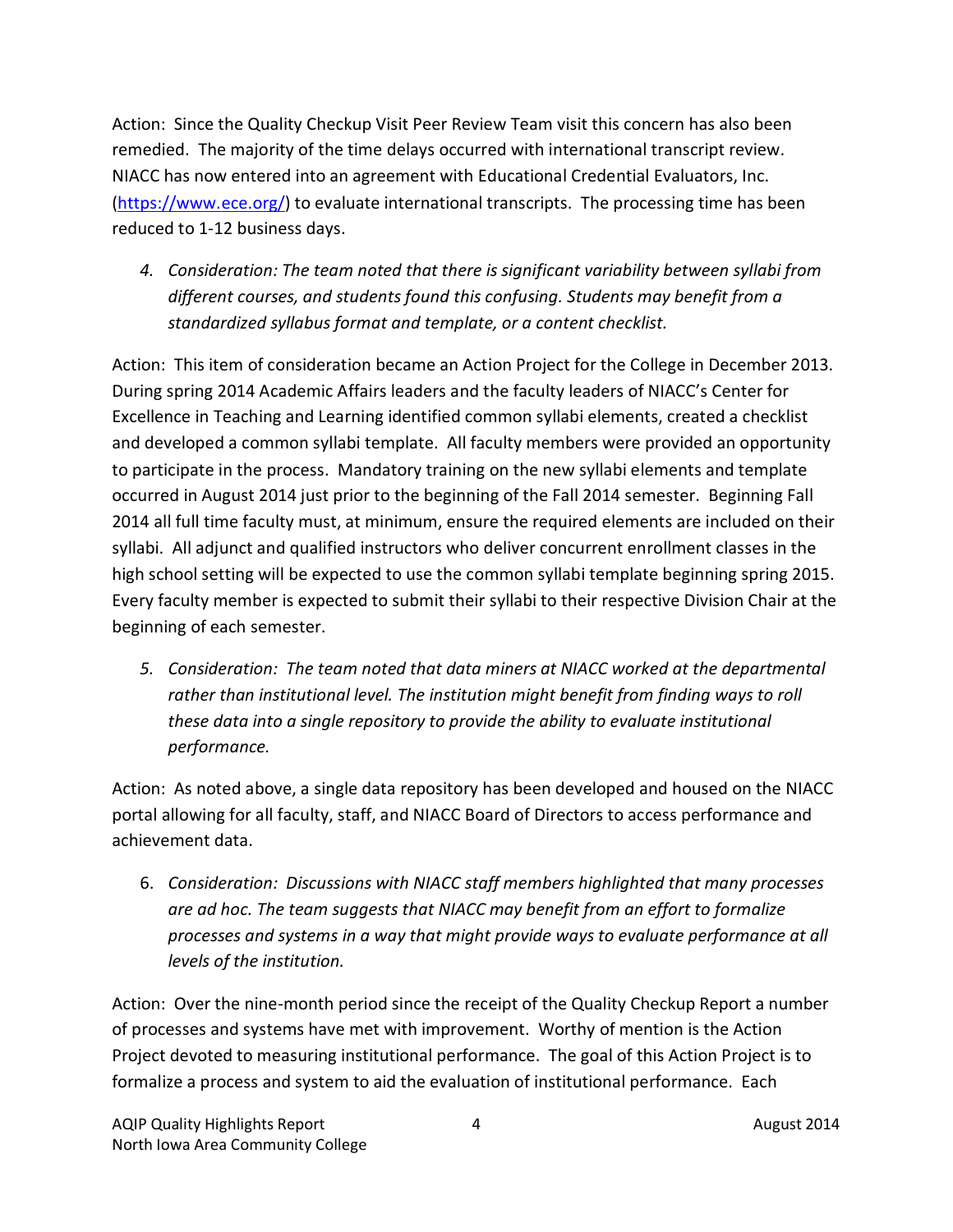administrative unit of the College will prepare and present to the Board of Directors a comprehensive overview of its primary activities, key challenges and opportunities, and results including key performance metrics according to the schedule presented. Following each report, the Board will assess its satisfaction with the featured essential function by completing an evaluation form which produces an aggregate rating and constructive feedback. Through continuous improvement strategies, College leadership strives to earn improved and generally high ratings over time. One full year will be required for the administrative units to report. This will give the Board an opportunity to go through one full year of reports and then to evaluate the process during their Board Retreat in November 2014.

## **Current Commitment to Continuous Improvement**

NIACC participated in the Strategy Forum May 14-16, 2014. The focus of our time at the Forum was to create plans of implementation for Quality Matters (QM) and to advance our continuous quality improvement (CQI) efforts. Both projects have since been launched as Action Projects.

To meet student demands and hold a competitive market edge NIACC desires to expand its online offerings and in doing so set standards for quality measures. To accomplish this NIACC has chosen to embrace the standards of Quality Matters [\(https://www.qualitymatters.org/](https://www.qualitymatters.org/)). The primary purpose of this project is to provide a consistent student experience, to set quality standards and to develop a process for onboarding new online courses. Mandatory in-service training on QM standards occurred in August 2014 with faculty being provided the tools and metrics for course self-evaluation. Faculty members are encouraged to begin course selfevaluation as they are able. A QM training plan and timeline has been developed for the 2014- 15 academic year. This plan includes training peer reviewers on how to apply courses according to QM general standards. Peer reviewer training will be completed by January 2015. In February 2015 peer evaluators will have complete the assessment of the practice courses and begin to evaluate NIACC online courses. The selection of courses to be evaluated is based on two factors, the courses with the highest enrollment for Fall 2013 and Spring 2014 semesters and sample course from across the academic divisions. To compliment advancing the learning experience for students, a template for online courses has been developed in our learning management system. This template will assist faculty in organizing their course content and provide consistent operational structure to our online courses. We believe this will improve the learning experience for students as they navigate between online courses. An added feature to the template is a hidden folder for instructor use which houses QM resources. NIACC has long provided a voluntary student self-readiness survey prior to enrollment in online courses. During this review of successful online course strategies NIACC has changed its processes to include the self-readiness survey as part of the registration process. Aggregate survey results

AQIP Quality Highlights Report 6 August 2014 North Iowa Area Community College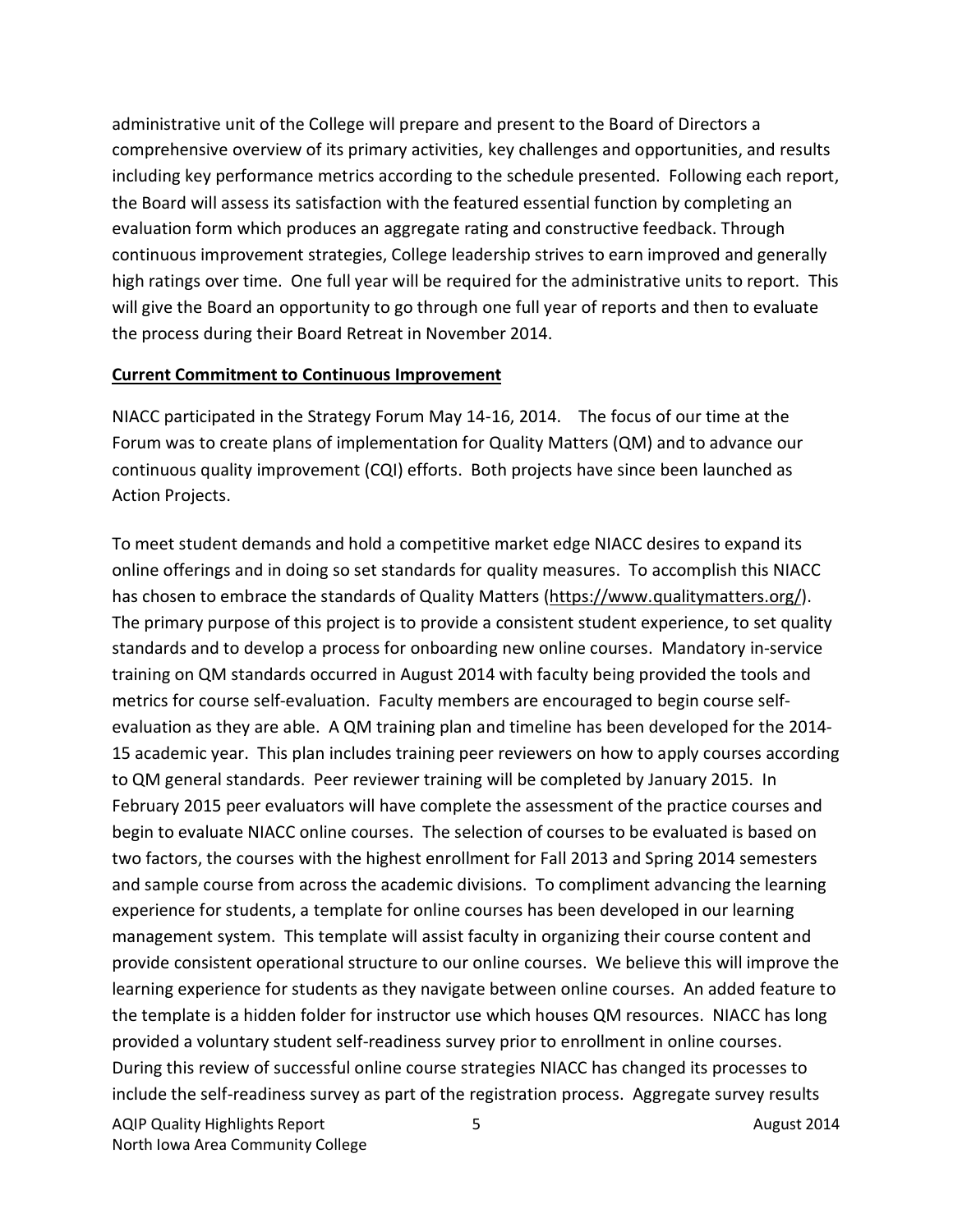are now available and areas of deficiencies will be used to drive supplemental instruction curriculum.

The purpose of the second Strategy Forum project is to advance the College's current CQI efforts via an immersion strategy which includes widespread use of common tools and CQI training. Rather than widespread blanket training for all staff, this approach will focus on real application of the tools a few vital projects at a time. The intention is to continue to build a culture of quality by bringing people together for a common focus with attention to students, process/systems, and data using tools, communication, and consensus building using CQI tools. A specific training plan has been developed with implementation in process. The plan calls for members of the President's Council, AQIP Quality Council and selected CQI Facilitators to be trained on the CQI agenda format, flowcharting, and problem solving strategies. After implementation all committees and meetings will be required to use the CQI agenda and minute format providing consistency and efficiency in meeting times. Members of the President's Council have started the training plan by completing the CQI agenda and flowcharting. The next phase of training includes a four-part series focusing on problem solving tools. A team of trained CQI facilitators will then be assigned to work with Action Project and other ad hoc teams. The expected result is use of CQI tools in process improvement action teams with the exposure to the learning tools being carried on by team members. The facilitators and Action Project team champion will provide monthly updates to the AQIP Quality Council.

NIACC is currently a member participant in the Assessment Academy. During the past two years of our involvement in the Academy, efforts have focused on assessing general education across all curriculums.

The College currently has seven active Action Projects:

- 1. Development of Rubrics for Four General Education Outcomes.
- 2. Assessment of Communication and Aesthetics General Education Outcomes.
- 3. NIACC Syllabi Policy.
- 4. Improving the Collection of Past Due Student Accounts.
- 5. Monitoring Institutional Performance.
- 6. Implementation of Quality Matters.
- 7. Advancing CQI.

AQIP Quality Highlights Report 6 August 2014 North Iowa Area Community College NIACC will be participating in the American Association of Community Colleges Voluntary Framework of Accountability (VFA). The VFA measures provides for benchmarking student progress and outcomes, including developmental education and adult basic education, academic progress, completion and transfer measures, and workforce outcomes for career and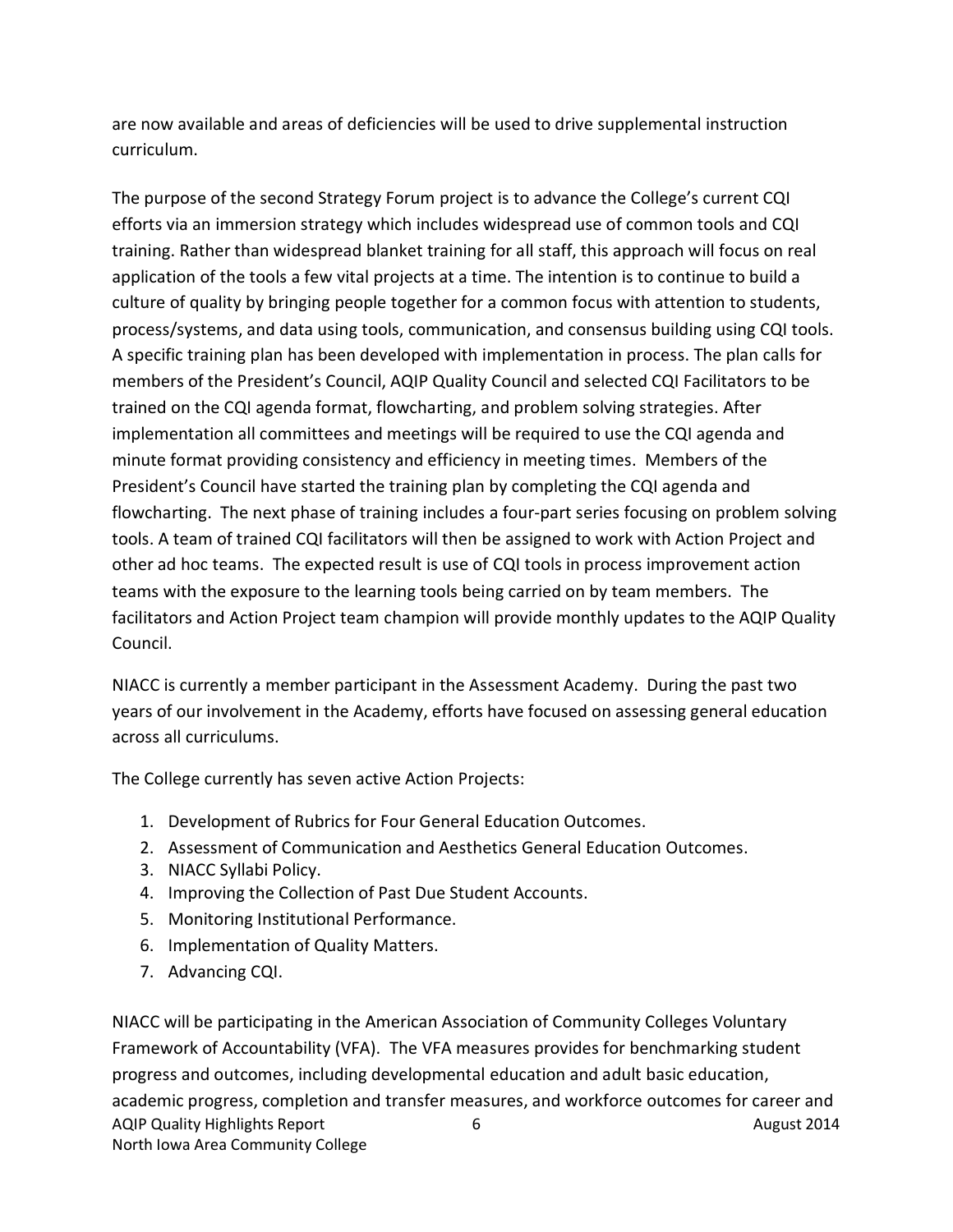technical education. Initial data submissions are due to the Iowa Department of Education which is assisting with the data submission efforts October 15, 2014. NIACC will continue to participate in the National Community College Benchmark Data Project until a full assessment of the VFA outcomes reporting can be evaluated.

This fall, NIACC will be again participating in a voluntary national survey research project, the Survey of Entering Student Engagement (SENSE). Administered during the fourth and fifth class weeks of the fall academic term, this survey focuses on institutional practices and student behaviors in the earliest weeks of college. Survey data will be collected, analyzed, and reported back to the College, further supporting our institutional efforts to understand the critical early student experience, and to improve practices in ways that will increase student success in the first college year. The project is part of the Center for Community College Student Engagement and the Community College Leadership Program at The University of Texas at Austin.

When financial constraints are in place, creative and innovative ideas may be stifled. To combat this NIACC created a Strategic Investment Initiative. The President's Council solicits nominations of noteworthy innovations and provides financial support via NIACC Board of Director approval. This initiative assures financial investment in improvement strategies during financially challenging times.

The first Strategic Investment Initiative approved in April 2014 seeks to expand campus internationalization and foster a globally aware student population through increasing the number of international students within the next three years. The goal is to expand by 65 percent (100) the number of F1 international students we serve. This investment supports the hire of a part-time international student advisor and an ESL part-time position in the Student Learning Center. It is expected by the end of the second year of the three-year investment; the project would not only be fully funding itself but would be providing additional revenues to the College.

## **Other Factors to Consider**

North Iowa Area Community College was deemed to have met the five criteria for accreditation by the Quality Checkup Peer Review Team members per the Quality Checkup Report received by the College on November 8, 2013. NIACC has been attentive to the issues and concerns raised in the Systems Appraisal, Quality Checkup Report and counsel provided by the Peer Review Team.

NIACC has demonstrated repeatedly its long-term commitment to continuous quality improvement and made it a priority address any major issues and other considerations identified in the Quality Checkup Report. The improvements noted in this report have occurred